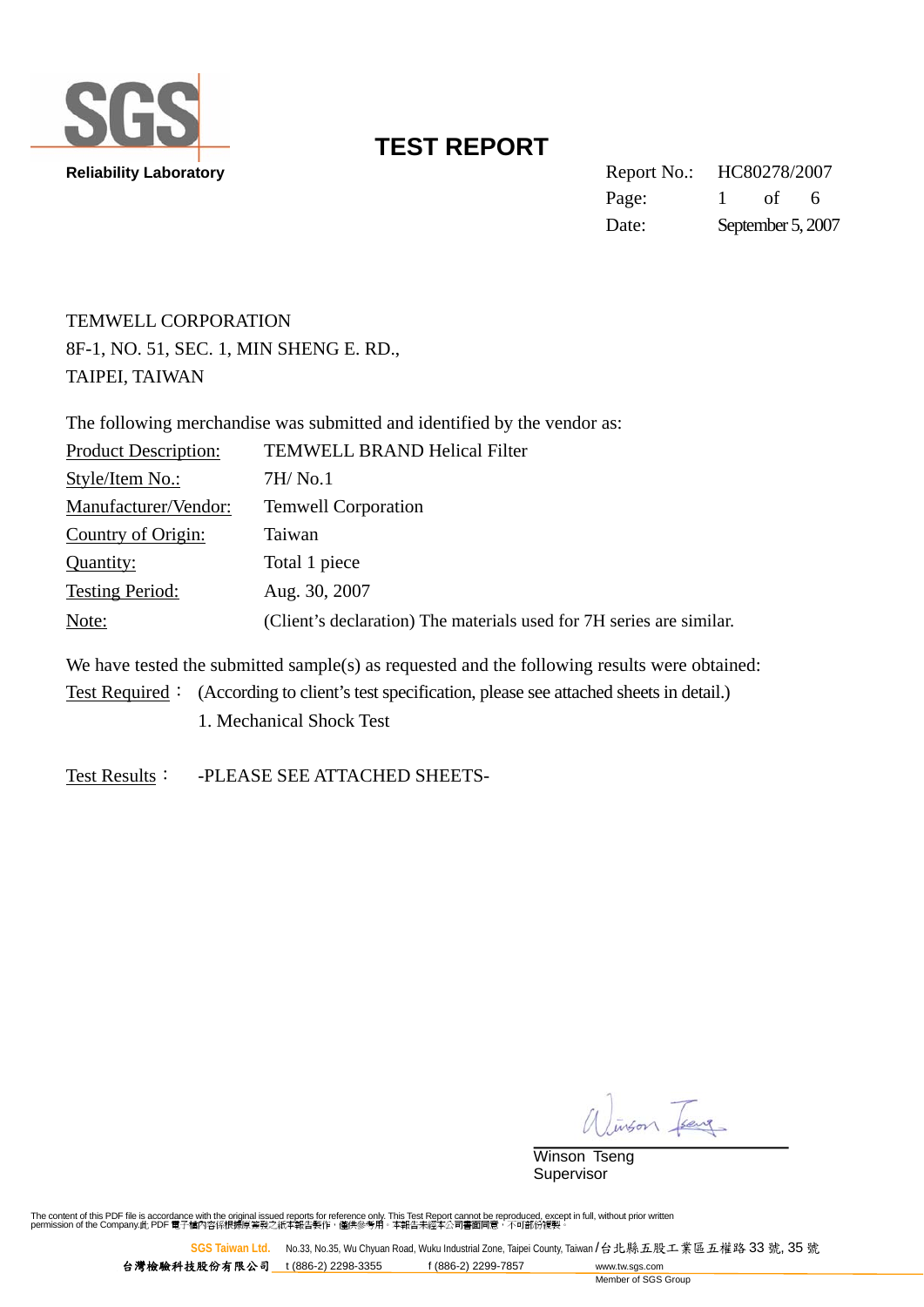

| <b>Reliability Laboratory</b> | Report No.: HC80278/2007 |  |  |
|-------------------------------|--------------------------|--|--|
|                               | Page: $2 \text{ of } 6$  |  |  |

#### 1. Mechanical Shock Test:

### Test Equipment:

| <b>Name</b>                        | <b>Brand</b>    | Model            | Serial No. |
|------------------------------------|-----------------|------------------|------------|
| <b>Shock Test System</b>           | LANSMONT        | 65-81 TTSII      | M-13418    |
| Data Acquisition & Analysis System | <b>LANSMONT</b> | $103570 - 2 - B$ | 0503-73    |
| <b>ICP</b> Accelerometer           | <b>PCB</b>      | 353B14           | 79713      |

#### Lab Environmental Conditions:

| Ambient temperature: | $25\pm3$ °C |
|----------------------|-------------|
| Relative humidity:   | 55±20%RH    |

#### Test Method/ Specification:

| Sample condition: | Non-Operating                                               |
|-------------------|-------------------------------------------------------------|
| Pulse shape:      | Half sine                                                   |
| Acceleration:     | $100 \text{ G}$                                             |
| Pulse duration:   | 6 ms                                                        |
| Shock direction:  | 6 faces ( $\pm$ X, $\pm$ Y, $\pm$ Z axes. See photo 3 ~ 14) |
| No. of shock:     | 3 shocks/ axis (total 18 shocks)                            |

 $\bullet$  Examine the appearance of specimen(s) by visual check after this test.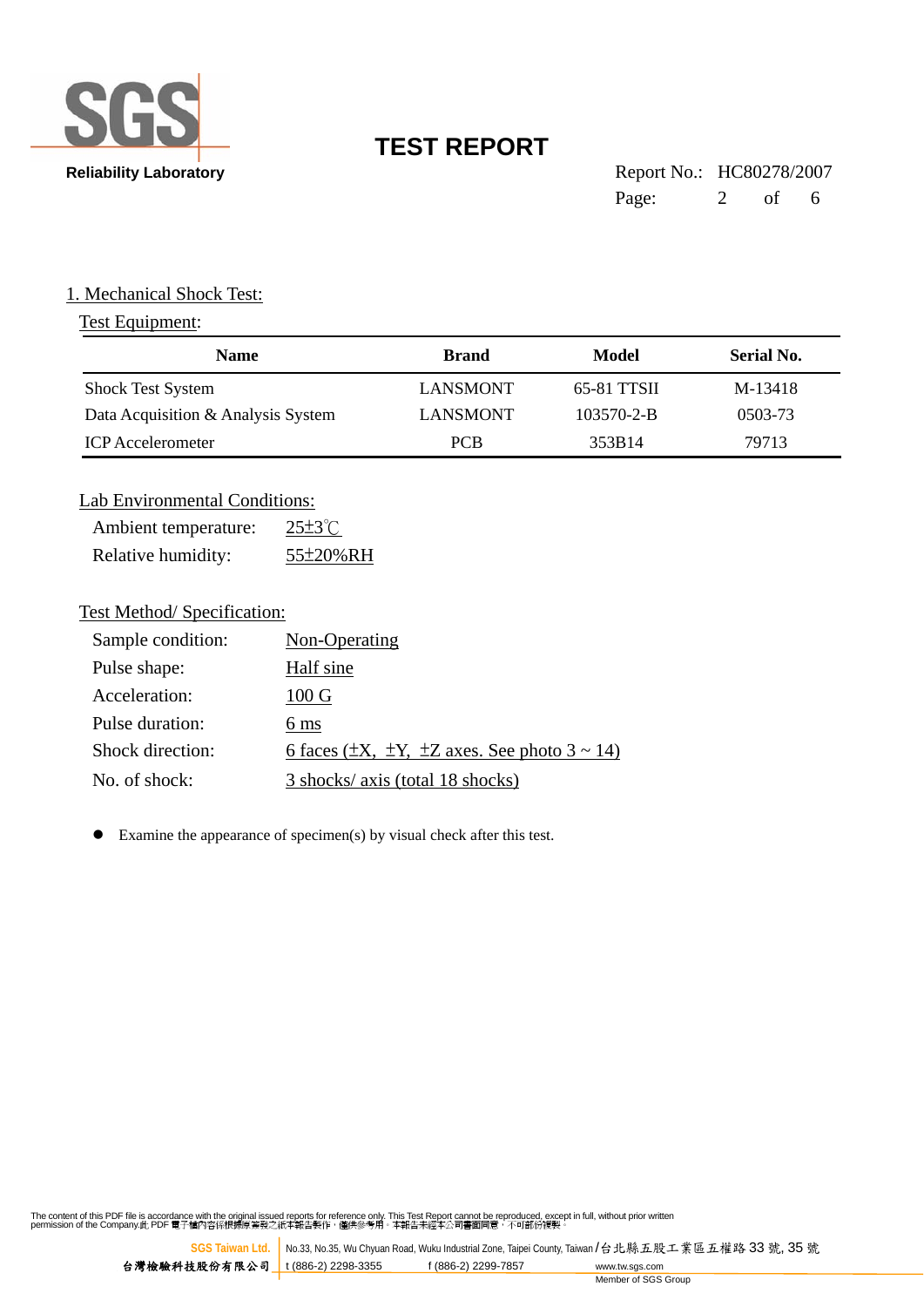

**Reliability Laboratory** Report No.: HC80278/2007 Page: 3 of 6

| Specimen:       |                   |                         |
|-----------------|-------------------|-------------------------|
| Style/Item No.: | 7H/No.1           |                         |
| Quantity:       | Total 1 piece     |                         |
| Test Result:    |                   |                         |
|                 | <b>Check Item</b> |                         |
|                 |                   | <b>Appearance check</b> |
|                 |                   |                         |

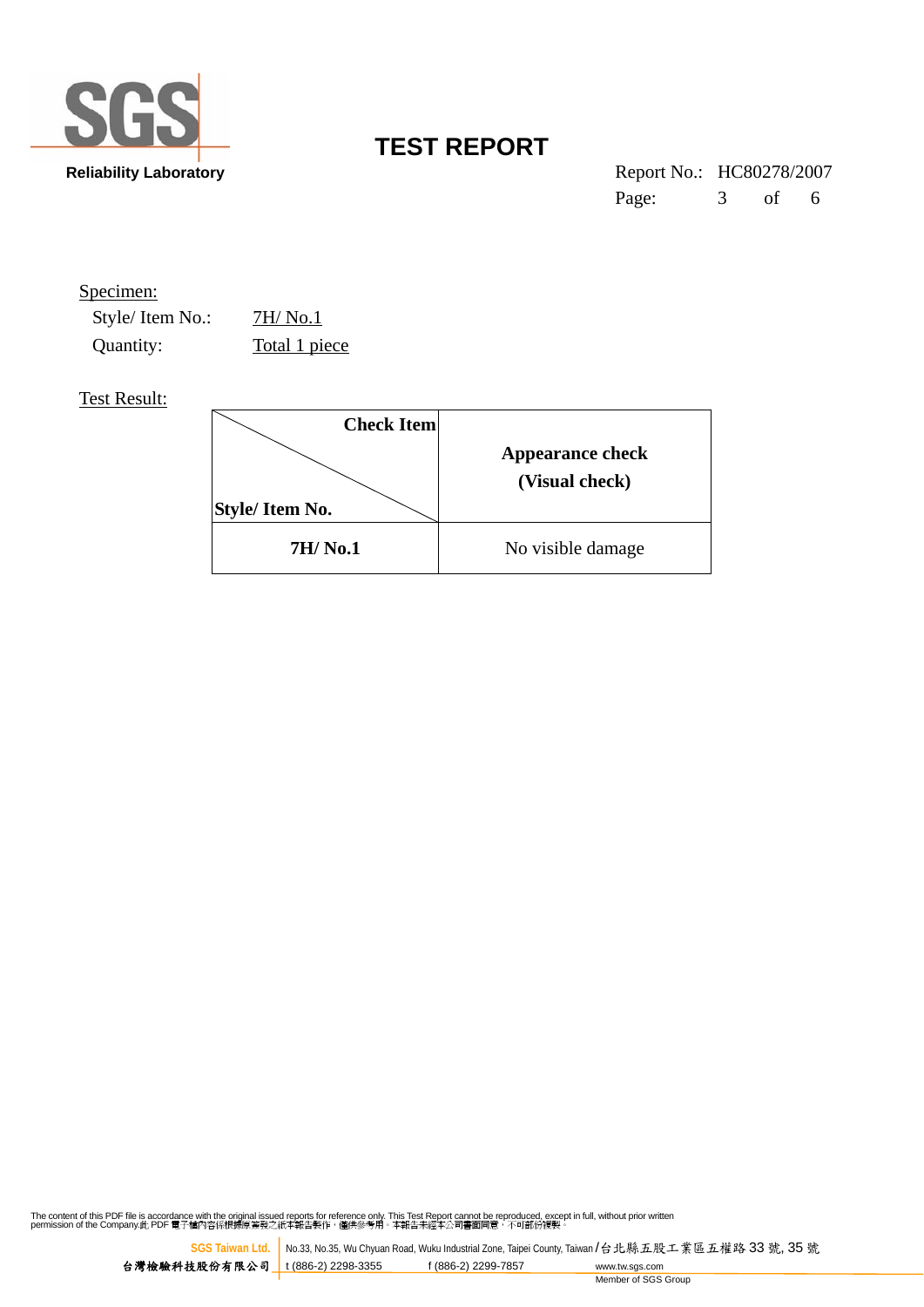

**Reliability Laboratory** Report No.: HC80278/2007 Page: 4 of 6

#### Test Photos:

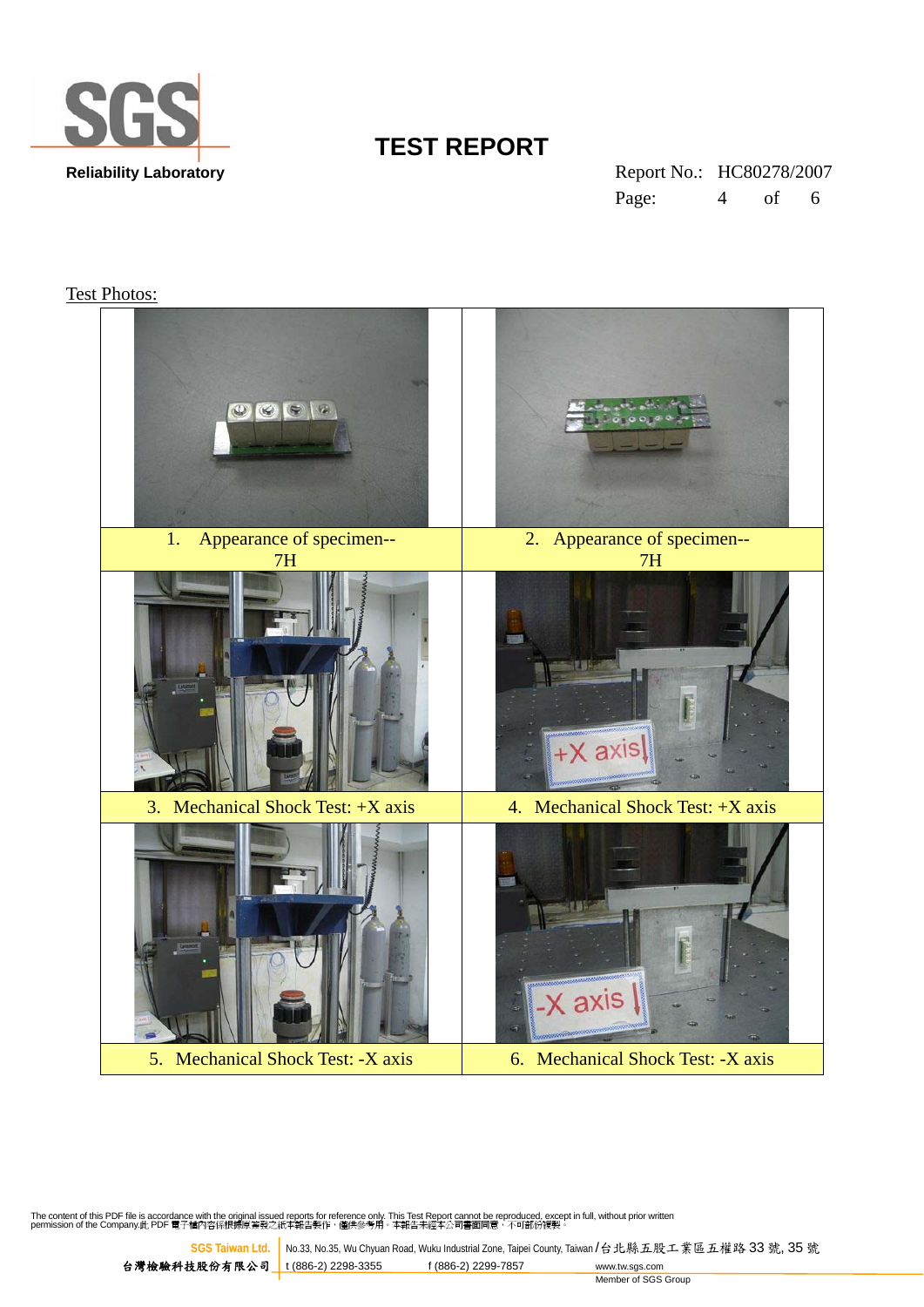

**Reliability Laboratory** Report No.: HC80278/2007 Page: 5 of 6

Test Photos--Continued: